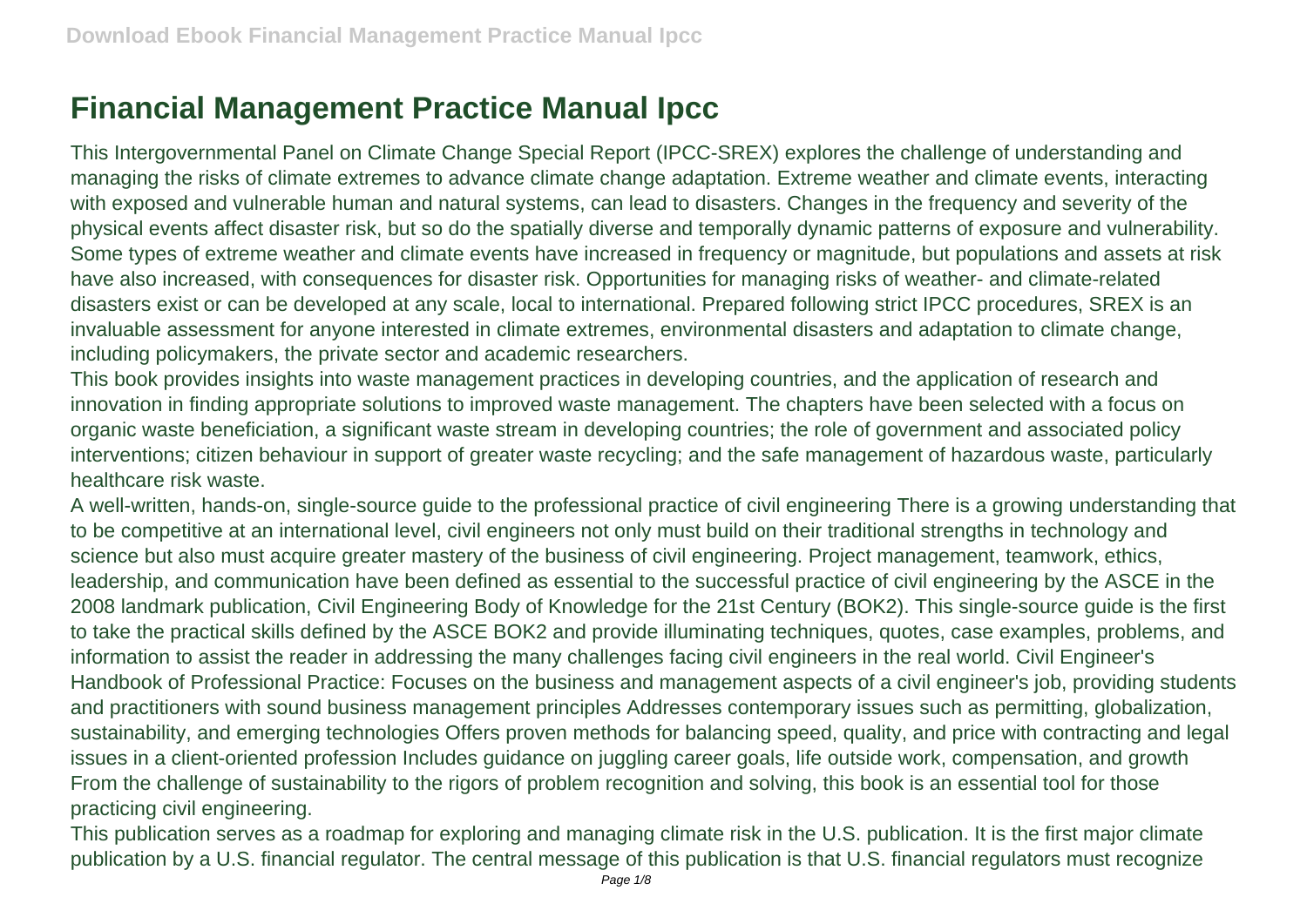that climate change poses serious emerging risks to the U.S. financial system, and they should move urgently and decisively to measure, understand, and address these risks. Achieving this goal calls for strengthening regulators' capabilities, expertise, and data and tools to better monitor, analyze, and quantify climate risks. It calls for working closely with the private sector to ensure that financial institutions and market participants do the same. And it calls for policy and regulatory choices that are flexible, openended, and adaptable to new information about climate change and its risks, based on close and iterative dialogue with the private sector. At the same time, the financial community should not simply be reactive—it should provide solutions. Regulators should recognize that the financial system can itself be a catalyst for investments that accelerate economic resilience and the transition to a net-zero emissions economy. Financial innovations, in the form of new financial products, services, and technologies, can help the U.S. economy better manage climate risk and help channel more capital into technologies essential for the transition. This book explains how True Cost Accounting is an effective tool we can use to address the pervasive imbalance in our food system. Calls are coming from all quarters that the food system is broken and needs a radical transformation. A system that feeds many yet continues to create both extreme hunger and diet-related diseases, and one which has significant environmental impacts, is not serving the world adequately. This volume argues that True Cost Accounting in our food system can create a framework for a systemic shift. What sounds on the surface like a practice relegated to accountants is ultimately a call for a new lens on the valuation of food and a new relationship with the food we eat, starting with the reform of a system out of balance. From the true cost of corn, rice and water, to incentives for soil health, the chapters economically compare conventional and regenerative, more equitable farming practices in and food system structures, including taking an unflinching look at the true cost of cheap labour. Overall, this volume points towards the potential for our food system to be more human-centred than profitcentred and one that has a more respectful relationship to the planet. It sets forth a path forward based on True Cost Accounting for food. This path seeks to fix our current food metrics, in policy and in practice, by applying a holistic lens that evaluates the actual costs and benefits of different food systems, and the impacts and dependencies between natural systems, human systems, agriculture and food systems. This volume is essential reading for professionals and policymakers involved in developing and reforming the food system, as well as students and scholars working on food policy, food systems and sustainability. The rapid conversion of land to urban and suburban areas has profoundly altered how water flows during and following storm events, putting higher volumes of water and more pollutants into the nation's rivers, lakes, and estuaries. These changes have degraded water quality and habitat in virtually every urban stream system. The Clean Water Act regulatory framework for addressing sewage and industrial wastes is not well suited to the more difficult problem of stormwater discharges. This book calls for an entirely new permitting structure that would put authority and accountability for stormwater discharges at the municipal level. A number of additional actions, such as conserving natural areas, reducing hard surface cover (e.g., roads and parking lots), and retrofitting urban areas with features that hold and treat stormwater, are recommended. This comprehensive, well-received and thoroughly updated text, now in its Third Edition, continues to provide an in-depth analysis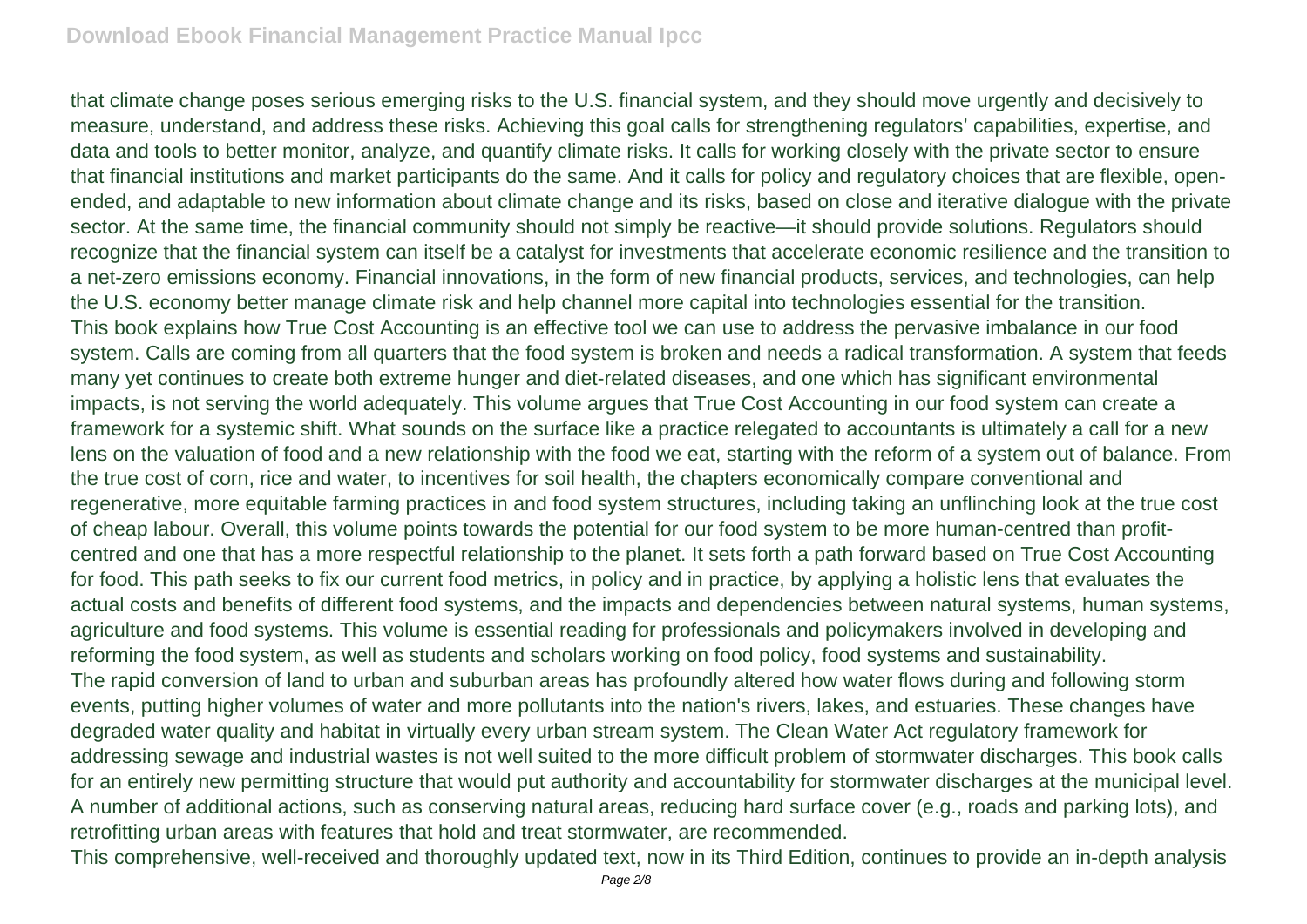of the basic concepts of Auditing emphasising the practical aspects of the course. The book discusses in detail, classification and preparation of an audit, internal control system, internal audit, vouching of cash, trading and impersonal ledgers in addition to other topics. Besides, it deals with verification and valuation of assets and liabilities, company audit, cost audit, management audit, tax audit, bank audit as well as depreciation. The final chapters of the book give detailed description of business investigations, audit of special entities and auditing in EDP environment. Contemporary topics have been covered in the book to enlighten readers with the latest developments in the field of auditing, such as cost audit, tax audit, environmental audit and energy audit. The book is intended to serve as an indispensable text for undergraduate students of commerce as well as for CA and ICWA aspirants. New to this Edition • The Companies Act, 2013 (based on new company law). • Internal Audit chapter especially updated in the light of Section 138 of the Companies Act, 2013 and Rule 13 of the Companies (Accounts) Rules, 2014 notified by MCA. • Cost Audit chapter based on the latest Companies (Cost Records and Audit) Rules, 2014, issued by MCA.

A groundbreaking reference, this book provides a comprehensive review of tax policy from political, legal, constitutional, administrative, and economic perspectives. A collection of writings from over 45 prominent tax experts, it charts the influence of taxation on economic activity and economic behavior. Featuring over 2400 references, tables, equations, and drawings, the book describes how taxes affect individual and business behavior, shows how taxes operate as work and investment incentives, explains how tax structures impact different income groups, weighs the balanced use of sales, property, and personal income taxes, traces the influence of recent tax changes, and more.

Financial ManagementText, Problems and Cases, 8eMcGraw-Hill Education

This book adopts a fresh and novel approach to the study of Financial Management for the students studying the paper of FM. It has been written in a "Teach Yourself Style," strictly following a student friendly approach and is essential meant to serve as a tutor at home.

The GHG Protocol Corporate Accounting and Reporting Standard helps companies and other organizations to identify, calculate, and report GHG emissions. It is designed to set the standard for accurate, complete, consistent, relevant and transparent accounting and reporting of GHG emissions.

From the reviews: "This is a well written book offering a clear and detailed insight into physical processes and numerical procedures essential to the single-electron dynamics in electro-conducting media." Zentralblatt für Mathematik und ihre **Grenzgebiete** 

This public domain book is an open and compatible implementation of the Uniform System of Citation.

I am dedicating this book to my parents, family members, faculty and friends. I would like to appreciate policies of the Government nd the IBBI to implement Insolvency and Bankruptcy code and Valuation courses for the development of the Nation.

The OECD Business and Finance Outlook is an annual publication that presents unique data and analysis on the trends, both positive and negative, that are shaping tomorrow's world of business, finance and investment.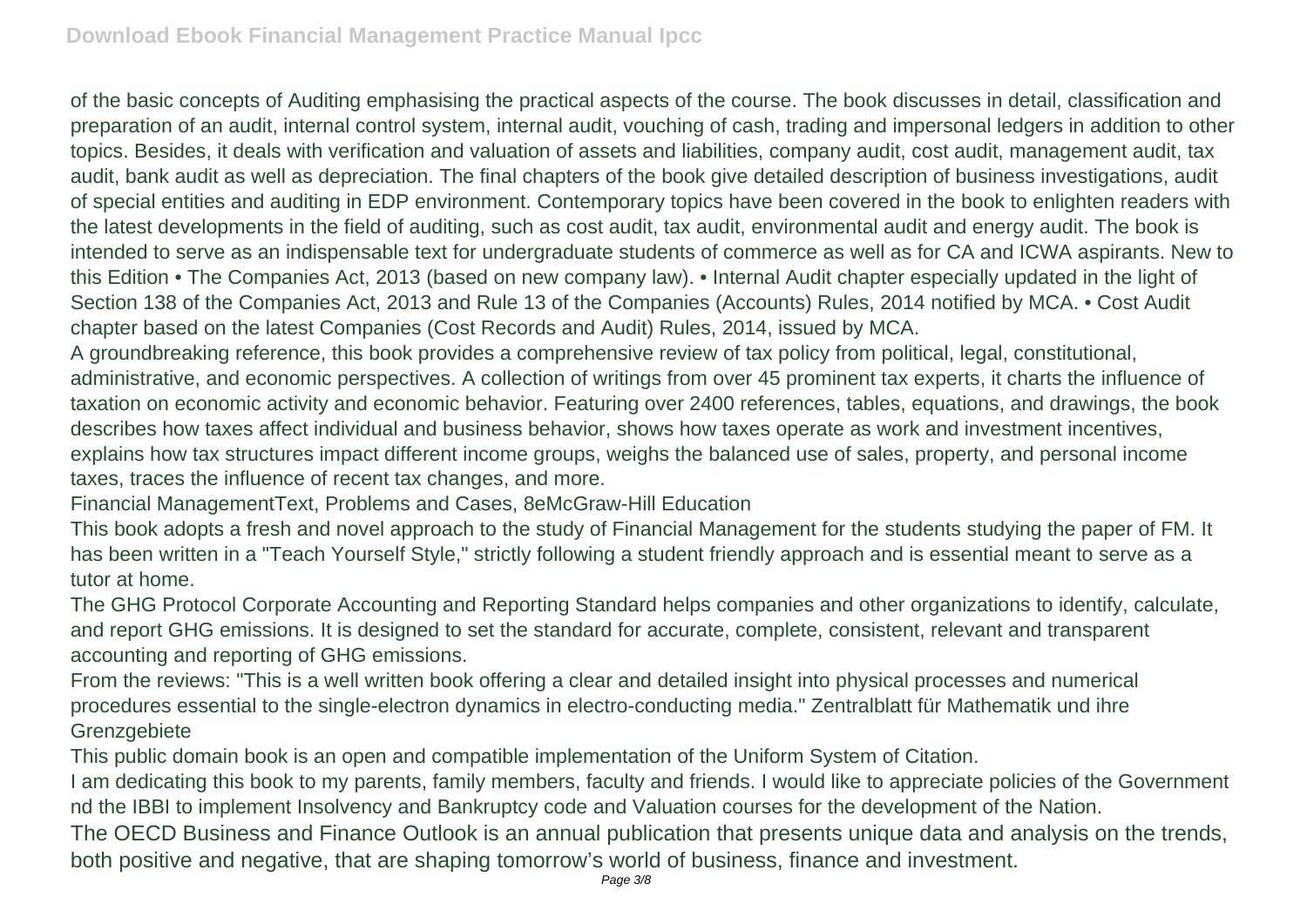Presented in a question-answer format, "Problems and Solutions in Advanced Accounting for CA Intermediate" is specially designed for the students who are preparing for Group-II, Paper 5: Advanced Accounting. The content has been carefully carved out to cover the problems that are most frequently asked in examinations and are aligned to the syllabus. Care has been taken to include problems of simple as well as complex nature and solutions to most of the problems have been provided in a step-by-step manner which makes it easier for the student to understand the concepts and fetch marks. Salient Features: ? Content is strictly aligned to the topical flow as guided by the syllabus of ICAI. ? Coverage of Questions from RTPs and MTPs of ICAI examination. ? Thoroughly updated content includes latest changes in Accounting and the Companies Act, 2013. ? Questions from previous year ICAI examinations, Revisionary Test Papers (RTPs), Mock Test Papers (MTPs), and other professional bodies have been incorporated to provide enhanced understanding and extensive practice to the students. ? Each chapter is further subdivided in various sections to develop the concepts in a methodical manner.

The Climate Change 2007 volumes of the Fourth Assessment Report of the Intergovernmental Panel on Climate Change (IPCC) provide the most comprehensive and balanced assessment of climate change available. This IPCC Working Group II volume provides a completely up-to-date scientific assessment of the impacts of climate change, the vulnerability of natural and human environments, and the potential for response through adaptation. Written by the world's leading experts, the IPCC volumes will again prove to be invaluable for researchers, students, and policymakers, and will form the standard reference works for policy decisions for government and industry worldwide. This book serves as a guide for local governments and private enterprises as they navigate the unchartered waters of

investing in climate change adaptation and resilience. This book serves not only as a resource guide for identifying potential funding sources but also as a roadmap for asset management and public finance processes. It highlights practical synergies between funding mechanisms, as well as the conflicts that may arise between varying interests and strategies. While the main focus of this work is on the State of California, this book offers broader insights for how states, local governments and private enterprises can take those critical first steps in investing in society's collective adaptation to climate change.

and THE RECOVERY OF DEBTS AND BANKRUPTCY ACT, 1993 with The Security Interest (Enforcement) Rules, 2002 The Securitisation and Reconstruction of Financial Assets and Enforcement of Security Interest (Removal of Difficulties) Order, 2004 The Securitisation and Reconstruction of Financial Assets and Enforcement of Security Interest (Central Registry) Rules, 2011 The Debts Recovery Tribunals (Refund of Court Fee) Rules, 2013 The Debts Recovery Tribunal (Procedure for Investigation of Misbehaviour or Incapacity of Presiding Officer) Rules, 2010 The Debts Recovery Tribunal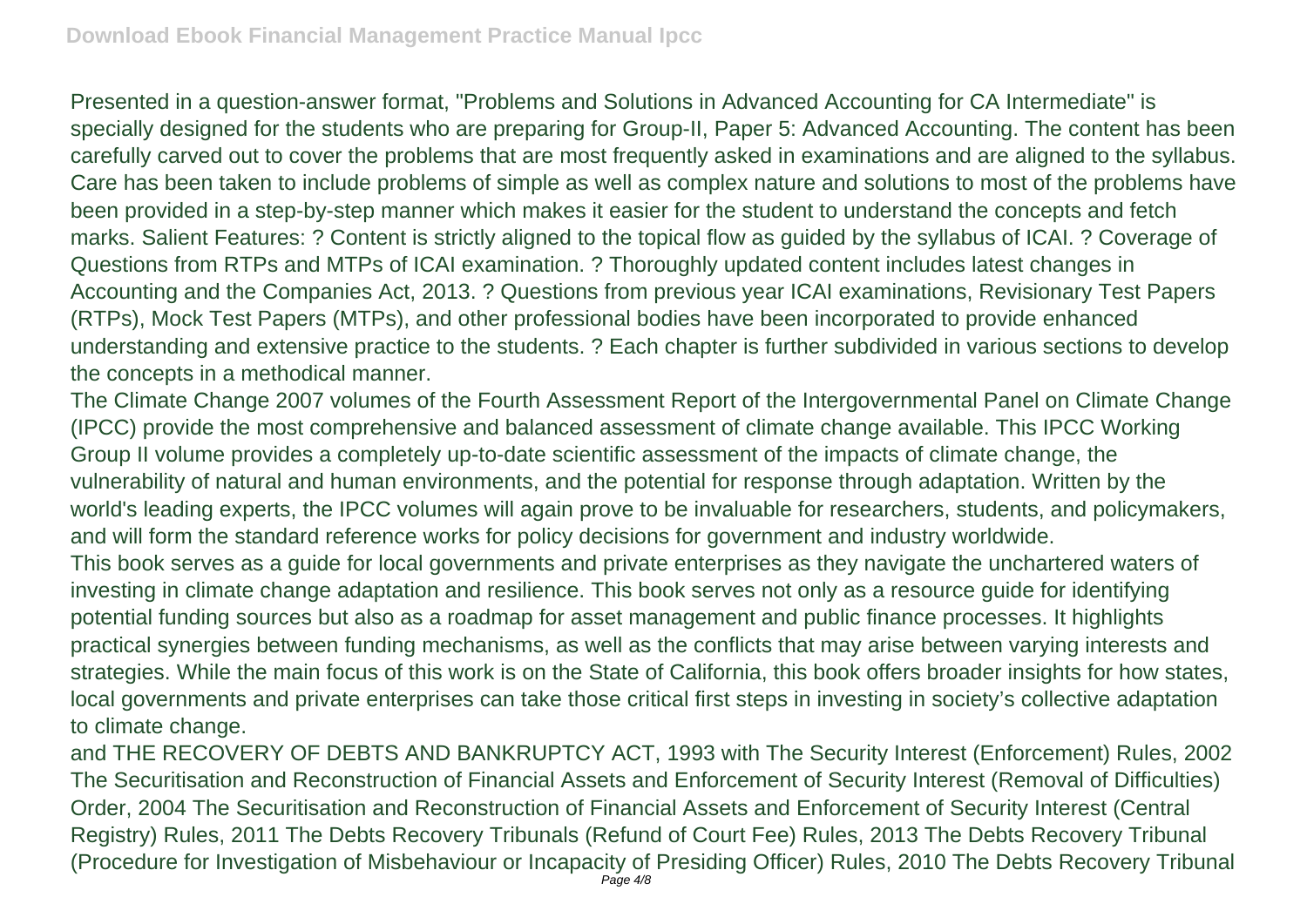(Procedure for Appointment as Presiding Officer of the Tribunal) Rules, 1998 The Debts Recovery Appellate Tribunal (Procedure for Appointment as Chairperson of The Appellate Tribunal) Rules, 1998 The Debts Recovery Appellate Tribunal (Financial and Administrative Power) Rules, 1997 The Debts Recovery Appellate Tribunal (Procedure) Rules, 1994 The Debts Recovery Tribunal (Procedure) Rules, 1993 The Debts Recovery Tribunal (Salaries, Allowances and Other Terms and Conditions of Service of Presiding Officer) Rules, 1993 The Debts Recovery Appellate Tribunal (Salaries, Allowances and Other Terms and Conditions of Service of Presiding Officer) Rules, 1993 The Debts Recovery Tribunal (Salaries, Allowances and Other Conditions of Service of the Recovery Officer and other officers and Employees) Rules, 1993 The Debts Recovery Appellate Tribunal (Salaries, Allowances and Other Conditions of Service of the Officers and Employees) Rules, 1993 The Debts Recovery Tribunals (Refund of Court Fee) Rules, 2013 The Debts Recovery Tribunals and Debts Recovery Appellate Tribunals Electronic Filing Rules, 2020 Notes with Free Access to Full Text of Judgements on Net and Mobile App

Emerging to the forefront of sustainable production and consumption are a promising and rapidly evolving concept known as Voluntary Standard Systems (VSS). They encompass the three pillars of sustainability – social, environmental and economic aspects and consequently they can be considered as a tool, which makes sustainable development visible. Currently, they are becoming a significant element in international trade and in the promotion of sustainable development strategies, especially in the context of globalised markets and supply chains. This volume provides a comprehensive overview of the current VSS concepts: from their nature and functioning, to the future outlook for their development. It places VSS in the broader context of global development issues and challenges, including development policy and international sustainability commitments, progress towards achieving 'green economy' and meeting climate protection targets. The volume contains also a representative selection of case studies which demonstrate their wide range of application in different sectors of the economy.

Drawing on the Fund's analytical and capacity development work, including Public Investment Management Assessments (PIMAs) carried out in more than 60 countries, the new book Well Spent: How Strong Infrastructure Governance Can End Waste in Public Investment will address how countries can attain quality infrastructure outcomes through better infrastructure governance—an issue becoming increasingly important in the context of the Great Lockdown and its economic consequences. It covers critical issues such as infrastructure investment and Sustainable Development Goals, controlling corruption, managing fiscal risks, integrating planning and budgeting, and identifying best practices in project appraisal and selection. It also covers emerging areas in infrastructure governance, such as maintaining and managing public infrastructure assets and building resilience against climate change.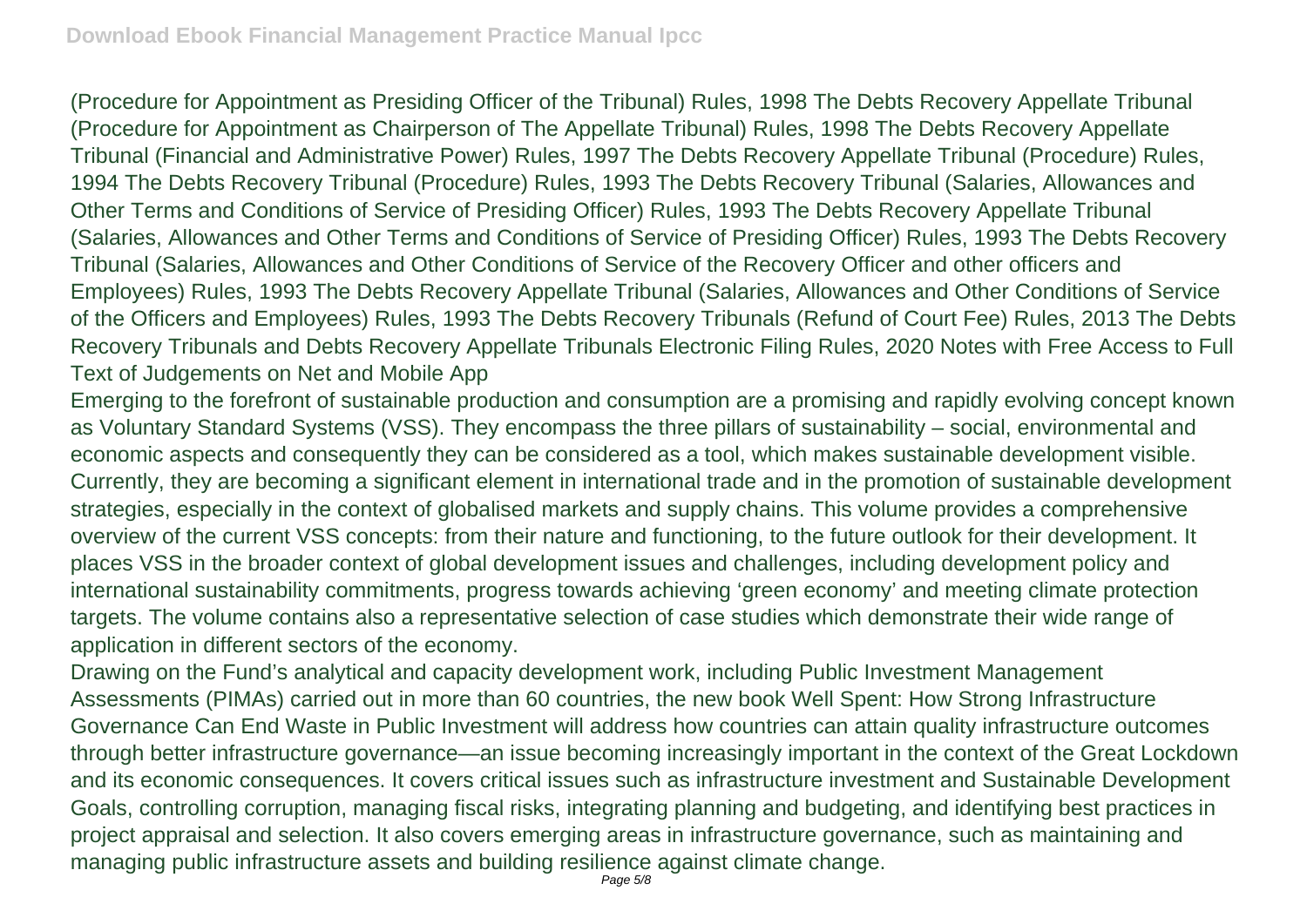The Present Book Is An Attempt To Unfold The Complexities Of The Subject Matter In A Simple And Lucid Manner To Provide Conceptual Clarity. The Book Is Meant For B.Com. (H) Students Of Indian Universities And For The Students Appearing For Ca, Icwa, Ics Examinations. Each Topic Is Self-Contained And Provides Theoretical Exposition Followed By Illustrations Which Will Help The Students To Master The Numerical Application Of Corporate Accounting Procedures. The Book Seeks To Replace Memorisation With In-Depth Understanding And Application. The Distinguishing Feature Of The Book Is To Provide Multidimensional Illustrations For Each Topic To Enhance The Question Solving Power Of The Students With Ease And Confidence. Besides Students, This Unique Presentation On Corporate Accounting Is An Indispensable Reference Source For All Teachers, Accountants, Corporate Houses And General Readers.

This book is an urgent call to reimagine our social, political and economic systems so that we might transform to a sustainable society. It considers whether an alternative economic model is possible and examines the factors needed to enable such a transition to occur. The scale and pace of change is unprecedented and the author examines the actions that have to be taken by governments, business and individuals if we are to address the environmental disaster that confronts us. Much needs to change but ultimately, this is a book of hope, believing that evolution to a better, more sustainable society is possible.

IPCC Report on sources, capture, transport, and storage of CO2, for researchers, policy-makers and engineers. Drawing on OECD statistics in particular, 'Understanding Economic Statistics: an OECD perspective' shows readers how to use statistics to understand the world economy. It gives an overview of the history, key concepts and the main providers of economic statistics.

Financial institutions are often the crucial factor in a society's progress toward sustainable development. Yet financial workers and public policy researchers are largely unaware of this role. Sustainability in Finance seeks to bridge this gap as it posits a theoretical foundation for a finance-policy partnership. The volume presents an innovative analysis of current practices at both global financial institutions and banks in developing countries and ultimately offers a valuable consideration of the future of sustainable development.

Manual of Environmental Management is a practical guide for those involved in the control and reduction of environmental impacts in organisations. This comprehensive and practical guide takes you through the main environmental challenges organisations face and the improvement strategies used to manage them. Chapter by chapter, Manual of Environmental Management discusses the fundamental issues and principles surrounding environmental policy, law and management and provides crucial information on how to respond and implement environmental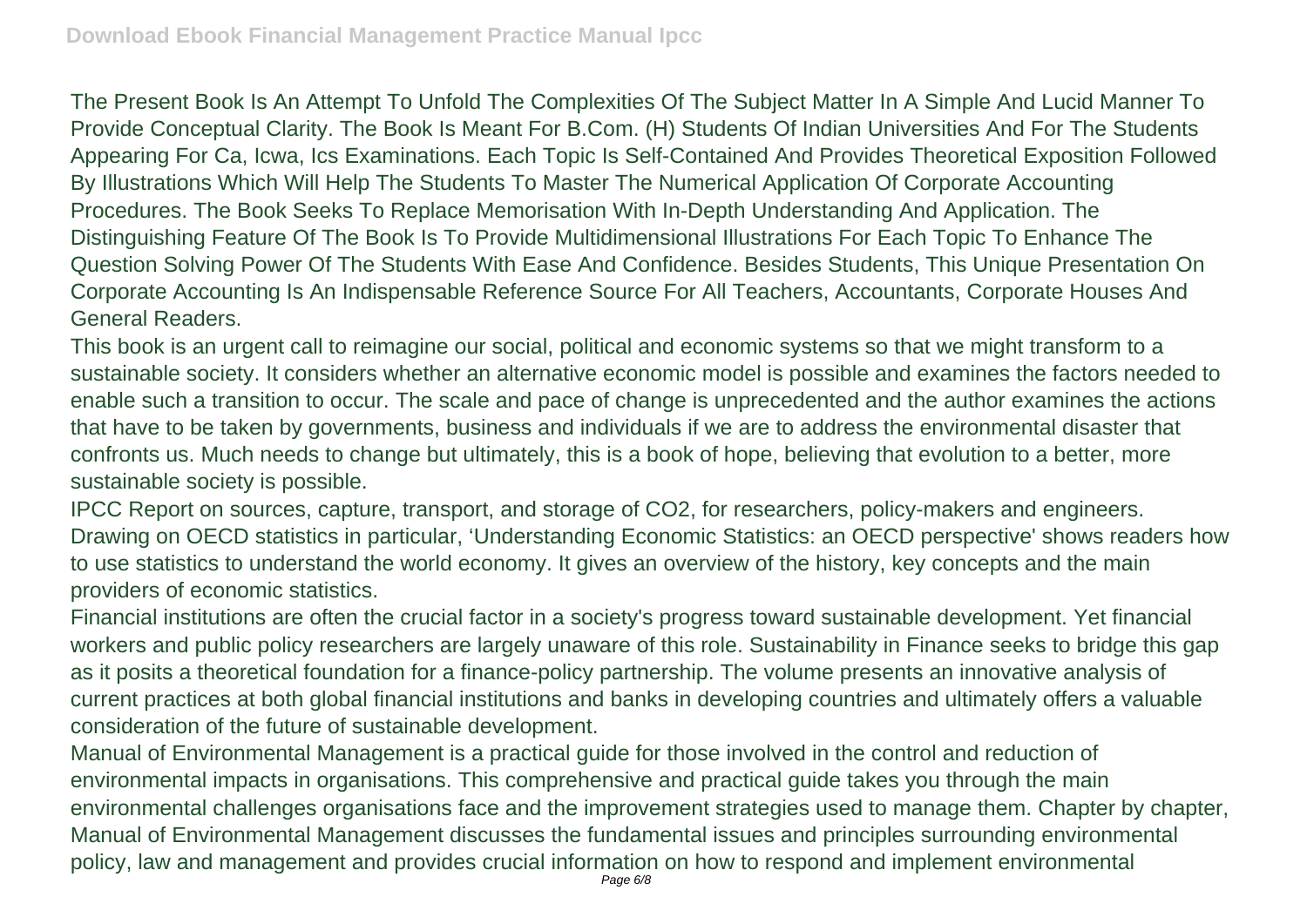programmes. This book is the perfect reference tool for the environmental professional and an invaluable study text for those preparing for professional examinations such as the NEBOSH Environmental Diploma and IEMA Associate Membership Exam.

This publication provides guidance for national and local policymakers on the management of their assets in support of the 2030 Agenda for Sustainable Development.

First Published in 2011. Routledge is an imprint of Taylor & Francis, an informa company.

This revised second edition highlights the opportunities for achieving cost savings and environmental improvements to enhance competitiveness in organizations of all sizes, with specific guidance for small businesses. The manual sets out effective and simple mechanisms to encourage participation and commitment from both staff and suppliers. It builds on the advice of the first edition, with a wide range of new case studies from different sectors, including retailers, hotels and hospitality, schools and educational institutions, airports and prisons, and plenty of office-based examples. A new chapter on environmental reporting considers international developments in environmental management, reporting and sustainable business, including the Global Reporting Initiative and the European Environmental Reporting Awards, with a link to DETR guidance. An extended chapter on energy and utilities provides an update on environmental legislation, government position and industry trends. An office waste chapter looks at examples of successful waste exchanges that save disposal costs to donors and purchase costs to recipients.

This publication was prepared to promote and to provide support in the implementation of the Code of Conduct for Responsible Fisheries, especially Article 7 : Fisheries Management. As such, it also, supplements the FAO Technical Guidelines for Responsible Fisheries NO.4: Fisheries management. It is intended primarily for the practising fishery manager and decision-maker, with particular emphasis on developing countries, although it is hoped that the volume will also be of interest to managers in developed countries.

Financial Management by Khan and Jain is one book in the Indian market which deals with topics following step-by-step learning approach backed by large number of solved problems. Keeping in line with the previous editions, this 8th edition brings out the explanation of theories, concepts and techniques explicitly, with more excel integration in the text. This book will be useful to both finance managers and management students. Salient Features: - Updated text aligned with new SEBI guidelines and change in CSR policies - Rich pedagogy - Excel integration-based template made available online. - Web supplements - For instructors: Lecture slides - For Students: Additional cases, solved problems, chapter end solution to numerical review questions

How do we integrate gender analysis into forestry research? Where do we start? What challenges are we going to face? What skills are required to conduct gender analysis? What methods are appropriate? What do we do with the data we collect? The answers to these questions often feel elusive. However many of them are within our reach. If you are a CIFOR scientist, partner or other researchers curious about what it means to conduct gender-responsive forestry research this guide is for you. This guide for was developed to help CIFOR scientists, partners, and program administrators more easily develop their own skills in gender analysis or find the needed resources elsewhere to advance efforts to integrate gender issue into forestry research. The guide provides researchers, ranging from those with no knowledge of gender concepts to those with some familiarity with the topic, with an introduction to the concept of gender and the gender dimensions of key forestry issues. Short thematic briefs outline the key dimensions of various topics including climate change, REDD+, and